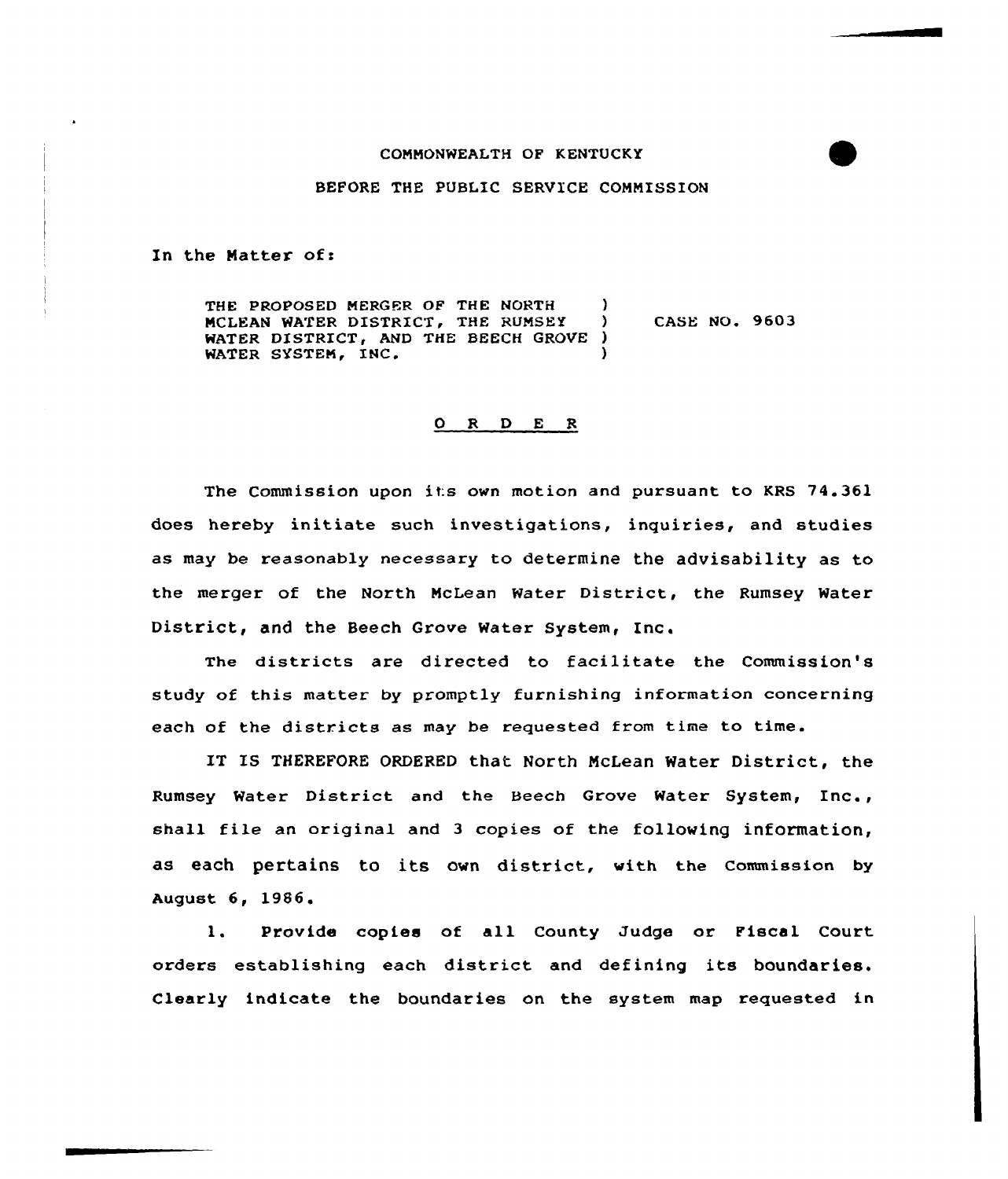part 5, and show the date of the order and the name of the judge who signed the order.

2. Provide copies of all debt obligations of each district, including copies of each bond ordinance, indenture, and loan agreement.

3. Provide <sup>a</sup> list of the holder of each debt of the districts and the name and address of the agent to whom payments are made. In addition, the list shall state the outstanding amount due, the final retirement date, and the present payment status of each debt.

4. Provide copies of water purchase contracts and any other special contracts affecting the ability of each district to provide water service to its customers.

5. Provide <sup>a</sup> copy of <sup>a</sup> map of each district's water system at a scale of one inch equals two miles (larger map is acceptable). The map of the system shall show pipeline sizes, locations, and connections, as well as treatment facilities, pumps, water storage tanks, and sea level elevations of key points.

6. Provide <sup>a</sup> list of the officers, managers, superintendents, and other personnel of the districts. The list shall contain a )ob description for each position explaining in detail the work performed by each individual. In addition, the annual salary and other compensation paid each individual shall be stated.

7. Provide a description of each district's operation and maintenance program.

 $-2-$